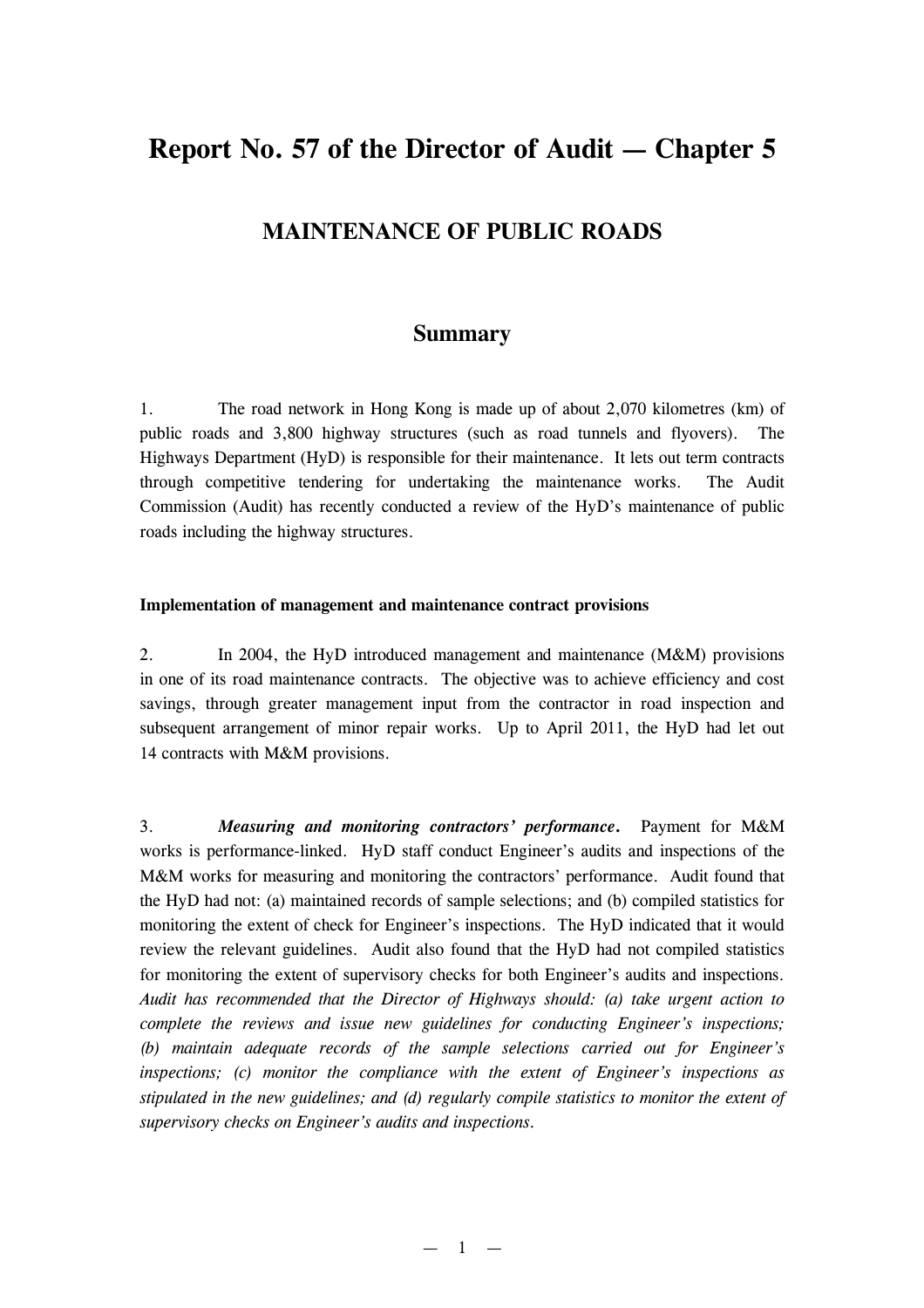4. *Control over road marking works.* In 2007, the HyD agreed to a contractor's proposal to omit the annual road marking renewal works for selected roads where the markings had been maintained to a satisfactory performance standard. However, the HyD did not immediately issue a variation order for the omitted works and demand a corresponding deduction in the contract payments. There was no record to show that specific approval had been sought for the omitted works in accordance with the Stores and Procurement Regulations*. Audit has recommended that the Director of Highways should: (a) strengthen controls to ensure that a variation order is issued as early as practicable for reducing the scope of any works items; (b) remind the relevant HyD staff to seek specific approval for the omission of works; and (c) expedite the recovery from the contractor concerned of the value of omitted works.*

5. *Electronic Maintenance Management System (EMMS).* As part of the M&M works, the contractors are required to establish and maintain an EMMS for planning and data storage of maintenance works. Audit found that: (a) in one contract, the physical completion date of establishing the EMMS as entered in the completion certificate was inaccurate; (b) the EMMSs of three contracts had been operating without the stipulated facilities to produce lists of outstanding defects for three to four years; (c) the outstanding defect lists of two contracts were not maintained up-to-date; and (d) the EMMSs of three contracts contained incomplete complaint statistics. *Audit has recommended that the Director of Highways should: (a) strengthen the control over the checking of the accuracy of the physical completion date in the completion certificate; (b) require the contractors concerned to promptly rectify the non-compliant problems; and (c) tighten the control over the contractors' compliance with the contract requirements in operating and maintaining the EMMS.*

6. *Post-implementation review.* As of April 2011, 6 of the 14 road maintenance contracts with M&M provisions had been completed. However, the HyD has not carried out a post-implementation review to draw lessons for continuous improvement. Audit also noted that the HyD had not compiled at the project planning stage baseline information for monitoring the expected staff savings to be achieved from incorporating M&M provisions in the contracts. *Audit has recommended that the Director of Highways should: (a) conduct a post-implementation review of the M&M contract arrangement; and (b) remind officers concerned to compile baseline information for monitoring the achievement of benefits expected from new contract arrangements in future.*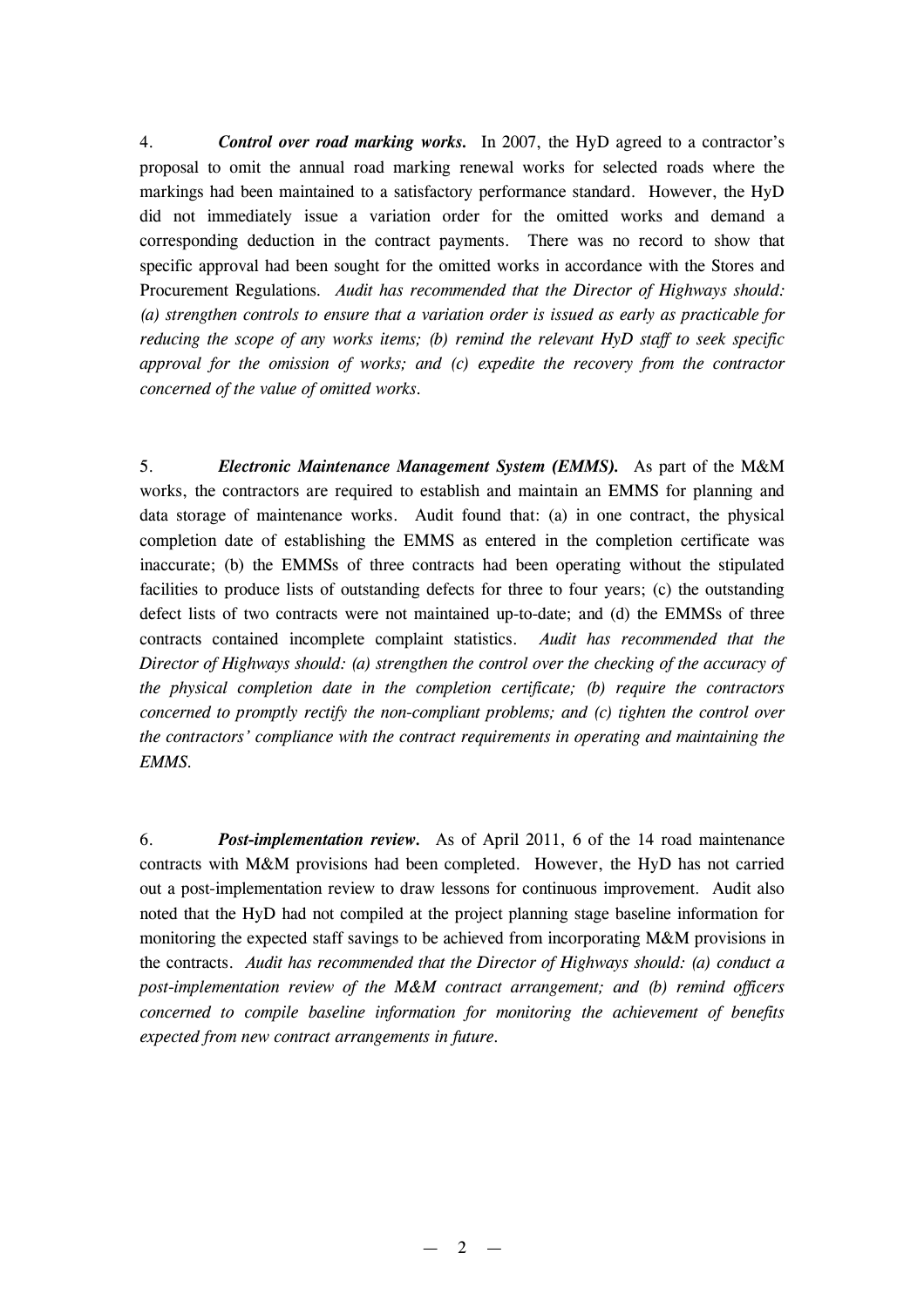#### **Inspection of highway structures**

7. *General inspection.* Since 2006, the HyD has tightened the general inspection requirements such that close visual inspections (CVIs) should be conducted for certain structural parts of a highway structure. An under-bridge inspection plant (UBIP) was procured for conducting CVIs under a contract and for hiring to other contractors. Audit found that: (a) the UBIP was unfit for use in three bridges; (b) there was no contract provision requiring the use of the UBIP and the contractors could choose to use alternative access means depending on their costs; (c) there were cases of non-compliance with the contract requirement of seeking the HyD's approval of the selected locations for conducting CVIs; and (d) the HyD had not carried out any Engineer's inspection to monitor the contractors' performance in conducting CVIs. *Audit has recommended that the Director of Highways should: (a) check the specifications when procuring special equipment to ensure that they adequately cater for different site conditions; (b) consider specifying, in future contracts, those bridges for which a UBIP should be used for conducting CVIs; (c) closely monitor the contractors' compliance with the contract requirement of seeking approvals of selected locations for conducting CVIs; and (d) remind HyD staff to conduct adequate Engineer's inspections.*

8. S*pecial inspection.* Since April 2006, the HyD has required the contractors to carry out special inspections of highway structures under specified circumstances, such as after a water main burst. Audit found that in two water main burst incidents, the contactors concerned had not provided justifications for not conducting special inspections. The HyD had not used the information received from the Water Supplies Department for monitoring the contractors' follow-up actions. Besides, the distance between the triggering event of a special inspection and the affected highway structure was not clearly defined in the contract provisions. *Audit has recommended that the Director of Highways should: (a) closely monitor triggering events of special inspections to ensure that the relevant maintenance contractors carry out the inspections in accordance with the contract requirements; (b) introduce a mechanism for disseminating water main burst information received for monitoring the contractors' follow-up actions; and (c) review and revise the contract provisions concerning special inspections with a view to clearly specifying the circumstances under which special inspections should be conducted.*

9. *Principal inspection of road tunnels.* Since 2003, the HyD has laid down the requirement that principal inspections should be conducted to check the structural integrity of government tunnels 15 years after opening. Franchisees of the franchised tunnels would be advised to adopt the same requirement. Audit has found that: (a) there is room for improving the timeliness of principal inspections of government tunnels; and (b) there is a need to engage the management of the franchised tunnels well before the inspections are due to resolve issues that may arise. *Audit has recommended that the Director of Highways*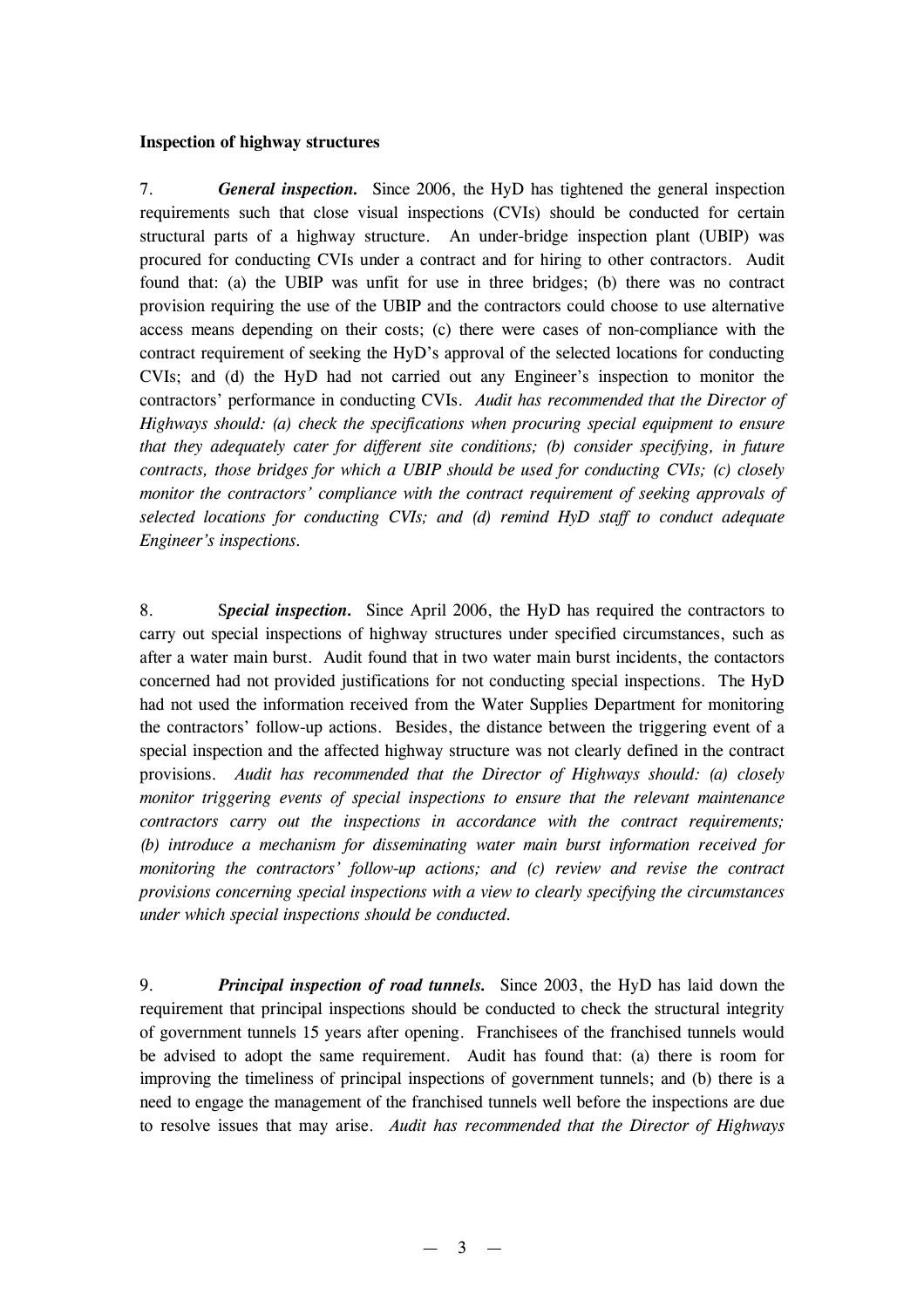*should: (a) take measures to improve the timeliness of principal inspections of government tunnels; and (b) remind the management of the two franchised tunnels (which will reach 15 years old in 2012 and 2013 respectively) to carry out principal inspections and engage them in discussion well before the inspections are due.*

10. *Principal inspection of other highway structures.* In 2000, the HyD introduced a ten-yearly principal inspection requirement for highway structures (other than tunnels) of age over 25 years. According to the HyD, the requirement was withdrawn in 2004 after a review had found that such a requirement was over-conservative and resource-intensive. However, there was no documentation on the change in the inspection requirement. Moreover, it was not until March 2011 that a working group was formed to conduct a review and recommend a long-term strategy for principal inspections. *Audit has recommended that the Director of Highways should: (a) maintain adequate documentation to support the HyD's decisions on inspection requirements; and (b) expedite action on formulating a long-term strategy for conducting principal inspections of aged highway structures.*

#### **Rehabilitation maintenance for roads**

11. Rehabilitation maintenance is carried out to restore the serviceability and structural conditions of roads. Based on four road condition surveys conducted from 2002 to 2006, the HyD identified a total of 363 km lane length of roads requiring rehabilitation maintenance works. As of April 2011, the HyD had not completed actions on 31 km (8.5%) of these roads. Audit also noted errors in reporting the progress of these works. *Audit has recommended that the Director of Highways should: (a) expedite action on the outstanding rehabilitation maintenance works; and (b) remind the staff concerned to carry out validation checks on the accuracy of information contained in road maintenance management reports.*

#### **Management of works orders**

12. The HyD issues works orders to a contractor for carrying out road maintenance works. Within 90 days of completion of the works under a works order, the contractor is required to submit a dimension book of the works done. After checking the accuracy of the measurements in the dimension book, the HyD will make a final payment in order to finalise the works order. In 2008, the HyD's senior management expressed concern over the slow progress in finalising works orders for some completed contracts long after the expiry of their respective contract periods. As of March 2011, there were 909 works orders not yet finalised and 1,297 works orders with overdue dimension books. *Audit has recommended that the Director of Highways should: (a) explore more effective measures to expedite the finalisation of works orders; and (b) take measures to ensure the timely submission of dimension books by contractors.*